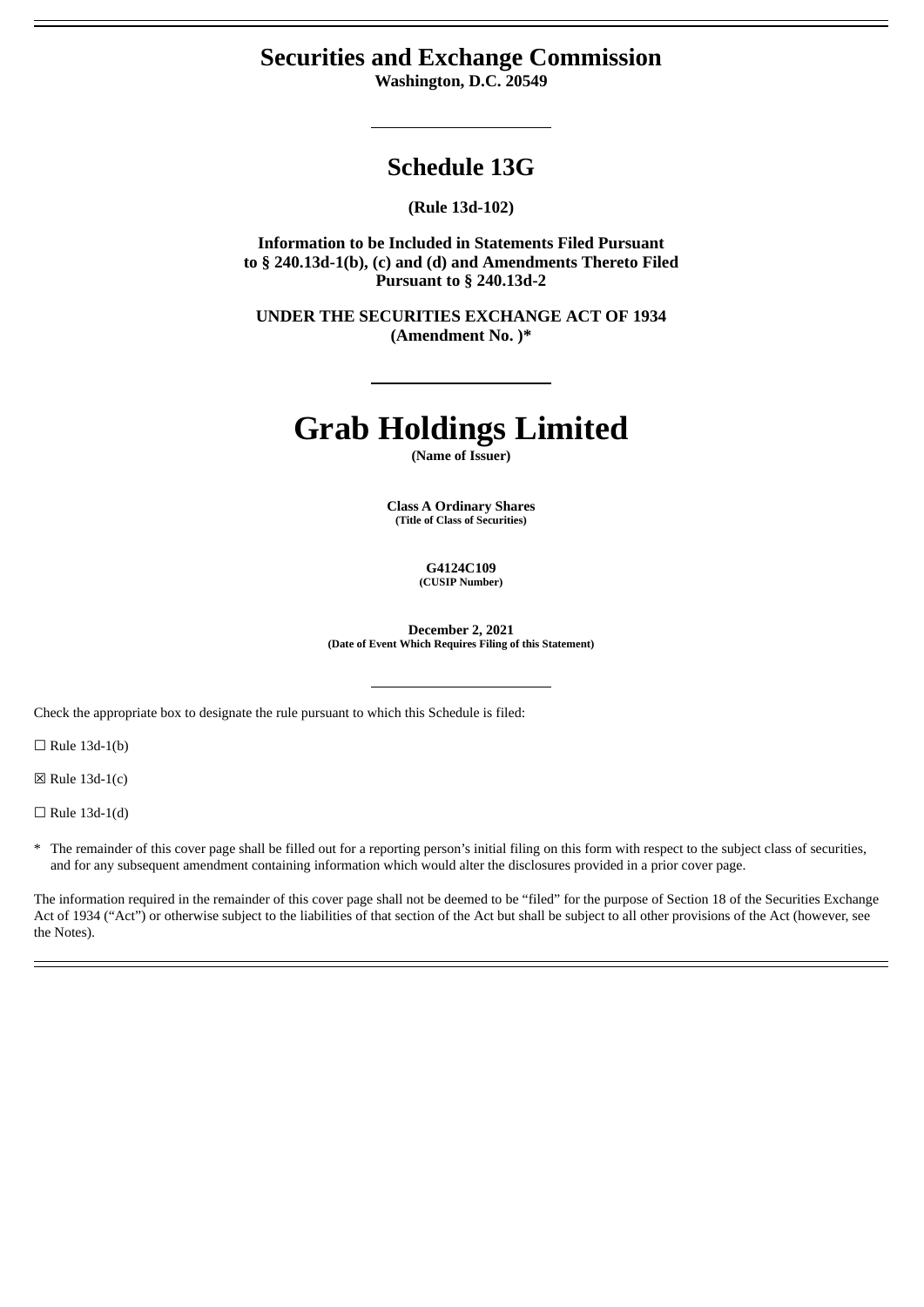CUSIP No. G4124C109 **Schedule 13G** Page 1 of 10 1 Names of Reporting Persons SB Investment Advisers (UK) Limited 2 Check the Appropriate Box if a Member of a Group  $(a) \Box$  (b)  $\Box$ 3 SEC Use Only 4 Citizenship or Place of Organization England and Wales Number of Shares Beneficially Owned by Each Reporting Person With 5 Sole Voting Power 0 6 Shared Voting Power 699,175,218 7 Sole Dispositive Power 0 8 Shared Dispositive Power 699,175,218 9 | Aggregate Amount Beneficially Owned by Each Reporting Person 699,175,218 10 Check if the Aggregate Amount in Row (9) Excludes Certain Shares Not Applicable 11 Percent of Class Represented by Amount in Row 9 19.3% 12 Type of Reporting Person CO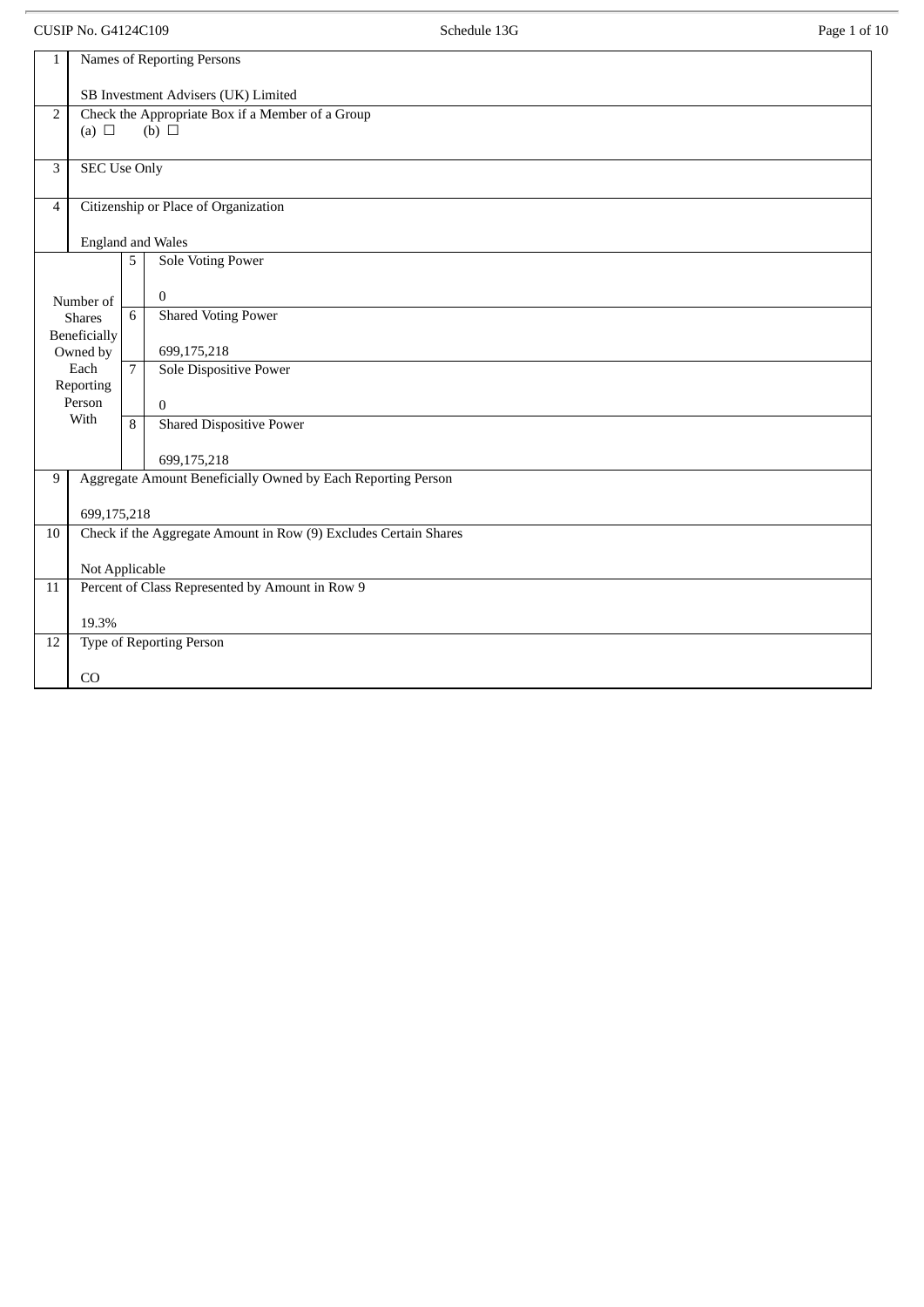CUSIP No. G4124C109 **Schedule 13G Schedule 13G** Page 2 of 10

| $\mathbf{1}$   | Names of Reporting Persons |                |                                                                  |  |  |
|----------------|----------------------------|----------------|------------------------------------------------------------------|--|--|
|                | SVF GP (Jersey) Limited    |                |                                                                  |  |  |
| $\overline{2}$ | (a) $\Box$                 |                | Check the Appropriate Box if a Member of a Group<br>(b) $\Box$   |  |  |
|                |                            |                |                                                                  |  |  |
| 3              | <b>SEC Use Only</b>        |                |                                                                  |  |  |
| $\overline{4}$ |                            |                | Citizenship or Place of Organization                             |  |  |
|                | Jersey                     |                |                                                                  |  |  |
|                |                            | 5              | <b>Sole Voting Power</b>                                         |  |  |
|                |                            |                |                                                                  |  |  |
|                | Number of                  |                | $\mathbf{0}$                                                     |  |  |
|                | <b>Shares</b>              | 6              | <b>Shared Voting Power</b>                                       |  |  |
|                | Beneficially               |                |                                                                  |  |  |
|                | Owned by                   |                | 699,175,218                                                      |  |  |
|                | Each                       | $\overline{7}$ | Sole Dispositive Power                                           |  |  |
|                | Reporting                  |                |                                                                  |  |  |
|                | Person                     |                | $\mathbf{0}$                                                     |  |  |
|                | With                       | 8              | <b>Shared Dispositive Power</b>                                  |  |  |
|                |                            |                |                                                                  |  |  |
|                |                            |                | 699,175,218                                                      |  |  |
| 9              |                            |                | Aggregate Amount Beneficially Owned by Each Reporting Person     |  |  |
|                | 699,175,218                |                |                                                                  |  |  |
| 10             |                            |                | Check if the Aggregate Amount in Row (9) Excludes Certain Shares |  |  |
|                |                            |                |                                                                  |  |  |
|                | Not Applicable             |                |                                                                  |  |  |
| 11             |                            |                | Percent of Class Represented by Amount in Row 9                  |  |  |
|                |                            |                |                                                                  |  |  |
|                | 19.3%                      |                |                                                                  |  |  |
| 12             |                            |                | Type of Reporting Person                                         |  |  |
|                | CO                         |                |                                                                  |  |  |
|                |                            |                |                                                                  |  |  |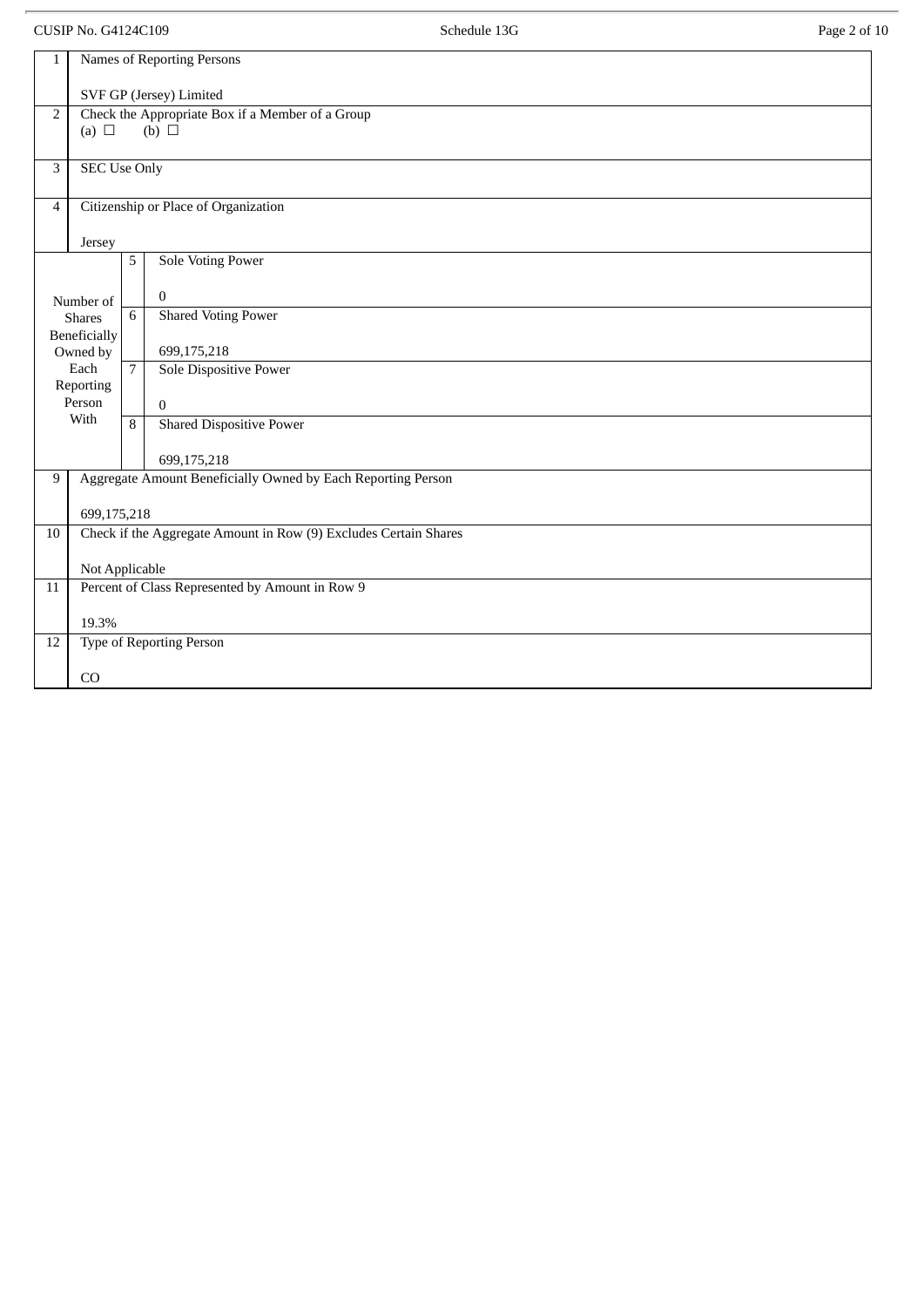CUSIP No. G4124C109 **Schedule 13G Schedule 13G** Page 3 of 10

| $\mathbf{1}$                                          | <b>Names of Reporting Persons</b>                                |                |                                                              |  |  |  |
|-------------------------------------------------------|------------------------------------------------------------------|----------------|--------------------------------------------------------------|--|--|--|
|                                                       | SoftBank Vision Fund LP                                          |                |                                                              |  |  |  |
| Check the Appropriate Box if a Member of a Group<br>2 |                                                                  |                |                                                              |  |  |  |
|                                                       | (a) $\Box$                                                       |                | (b) $\Box$                                                   |  |  |  |
|                                                       |                                                                  |                |                                                              |  |  |  |
| 3                                                     | <b>SEC USE ONLY</b>                                              |                |                                                              |  |  |  |
|                                                       |                                                                  |                |                                                              |  |  |  |
| 4                                                     |                                                                  |                | Citizenship or Place of Organization                         |  |  |  |
|                                                       |                                                                  |                |                                                              |  |  |  |
|                                                       | Jersey                                                           |                |                                                              |  |  |  |
|                                                       |                                                                  | 5              | <b>Sole Voting Power</b>                                     |  |  |  |
|                                                       |                                                                  |                |                                                              |  |  |  |
|                                                       | Number of                                                        |                | $\mathbf{0}$                                                 |  |  |  |
|                                                       | <b>Shares</b>                                                    | 6              | <b>Shared Voting Power</b>                                   |  |  |  |
|                                                       | <b>Beneficially</b>                                              |                |                                                              |  |  |  |
|                                                       | Owned by                                                         |                | 699,175,218                                                  |  |  |  |
|                                                       | Each<br>Reporting                                                | $\overline{7}$ | Sole Dispositive Power                                       |  |  |  |
|                                                       | Person                                                           |                | $\mathbf{0}$                                                 |  |  |  |
|                                                       | With                                                             | 8              | <b>Shared Dispositive Power</b>                              |  |  |  |
|                                                       |                                                                  |                |                                                              |  |  |  |
|                                                       |                                                                  |                | 699,175,218                                                  |  |  |  |
| 9                                                     |                                                                  |                | Aggregate Amount Beneficially Owned by Each Reporting Person |  |  |  |
|                                                       |                                                                  |                |                                                              |  |  |  |
|                                                       | 699,175,218                                                      |                |                                                              |  |  |  |
| 10                                                    | Check if the Aggregate Amount in Row (9) Excludes Certain Shares |                |                                                              |  |  |  |
|                                                       |                                                                  |                |                                                              |  |  |  |
|                                                       | Not Applicable                                                   |                |                                                              |  |  |  |
| 11                                                    |                                                                  |                | Percent of Class Represented by Amount in Row 9              |  |  |  |
|                                                       | 19.3%                                                            |                |                                                              |  |  |  |
| 12                                                    |                                                                  |                |                                                              |  |  |  |
|                                                       | Type of Reporting Person                                         |                |                                                              |  |  |  |
|                                                       | PN                                                               |                |                                                              |  |  |  |
|                                                       |                                                                  |                |                                                              |  |  |  |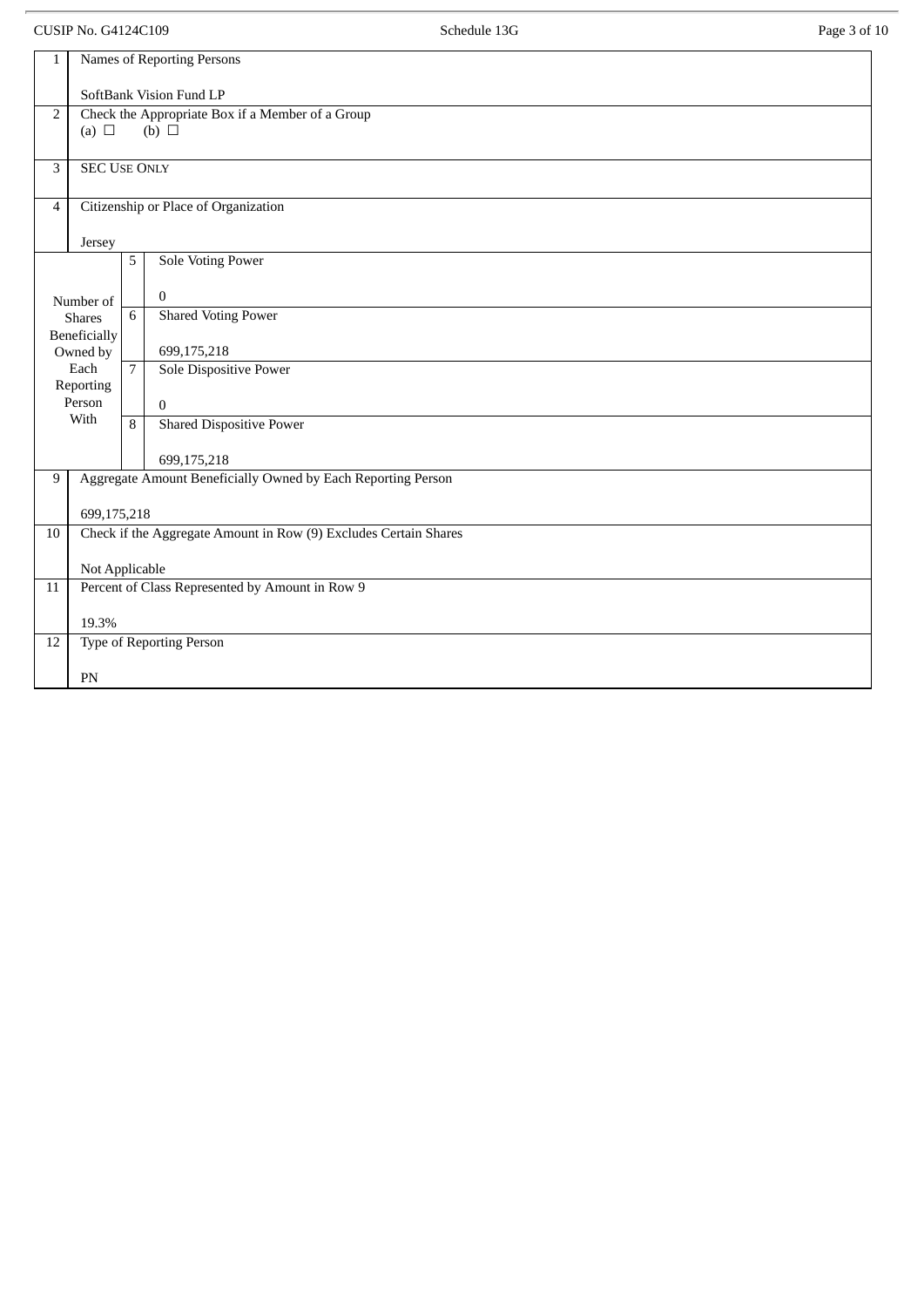CUSIP No. G4124C109 **Schedule 13G Schedule 13G** Page 4 of 10

| $\mathbf{1}$                                           | Names of Reporting Persons                                       |                |                                                              |  |  |
|--------------------------------------------------------|------------------------------------------------------------------|----------------|--------------------------------------------------------------|--|--|
|                                                        | SVF Holdings (UK) LLP                                            |                |                                                              |  |  |
| 2                                                      |                                                                  |                | Check the Appropriate Box if a Member of a Group             |  |  |
|                                                        | (a) $\Box$                                                       |                | (b) $\Box$                                                   |  |  |
| 3                                                      | <b>SEC Use Only</b>                                              |                |                                                              |  |  |
| Citizenship or Place of Organization<br>$\overline{4}$ |                                                                  |                |                                                              |  |  |
|                                                        |                                                                  |                | <b>England and Wales</b>                                     |  |  |
|                                                        |                                                                  | 5              | <b>Sole Voting Power</b>                                     |  |  |
|                                                        | Number of                                                        |                | $\mathbf{0}$                                                 |  |  |
|                                                        | <b>Shares</b>                                                    | 6              | Shared Voting Power                                          |  |  |
|                                                        | Beneficially<br>Owned by                                         |                | 699,175,218                                                  |  |  |
|                                                        | Each<br>Reporting                                                | $\overline{7}$ | Sole Dispositive Power                                       |  |  |
|                                                        | Person                                                           |                | $\mathbf{0}$                                                 |  |  |
|                                                        | With                                                             | 8              | <b>Shared Dispositive Power</b>                              |  |  |
|                                                        |                                                                  |                | 699,175,218                                                  |  |  |
| 9                                                      |                                                                  |                | Aggregate Amount Beneficially Owned by Each Reporting Person |  |  |
|                                                        | 699,175,218                                                      |                |                                                              |  |  |
| 10                                                     | Check if the Aggregate Amount in Row (9) Excludes Certain Shares |                |                                                              |  |  |
|                                                        | Not Applicable                                                   |                |                                                              |  |  |
| 11                                                     |                                                                  |                | Percent of Class Represented by Amount in Row 9              |  |  |
|                                                        | 19.3%                                                            |                |                                                              |  |  |
| 12                                                     |                                                                  |                | Type of Reporting Person                                     |  |  |
|                                                        | PN                                                               |                |                                                              |  |  |
|                                                        |                                                                  |                |                                                              |  |  |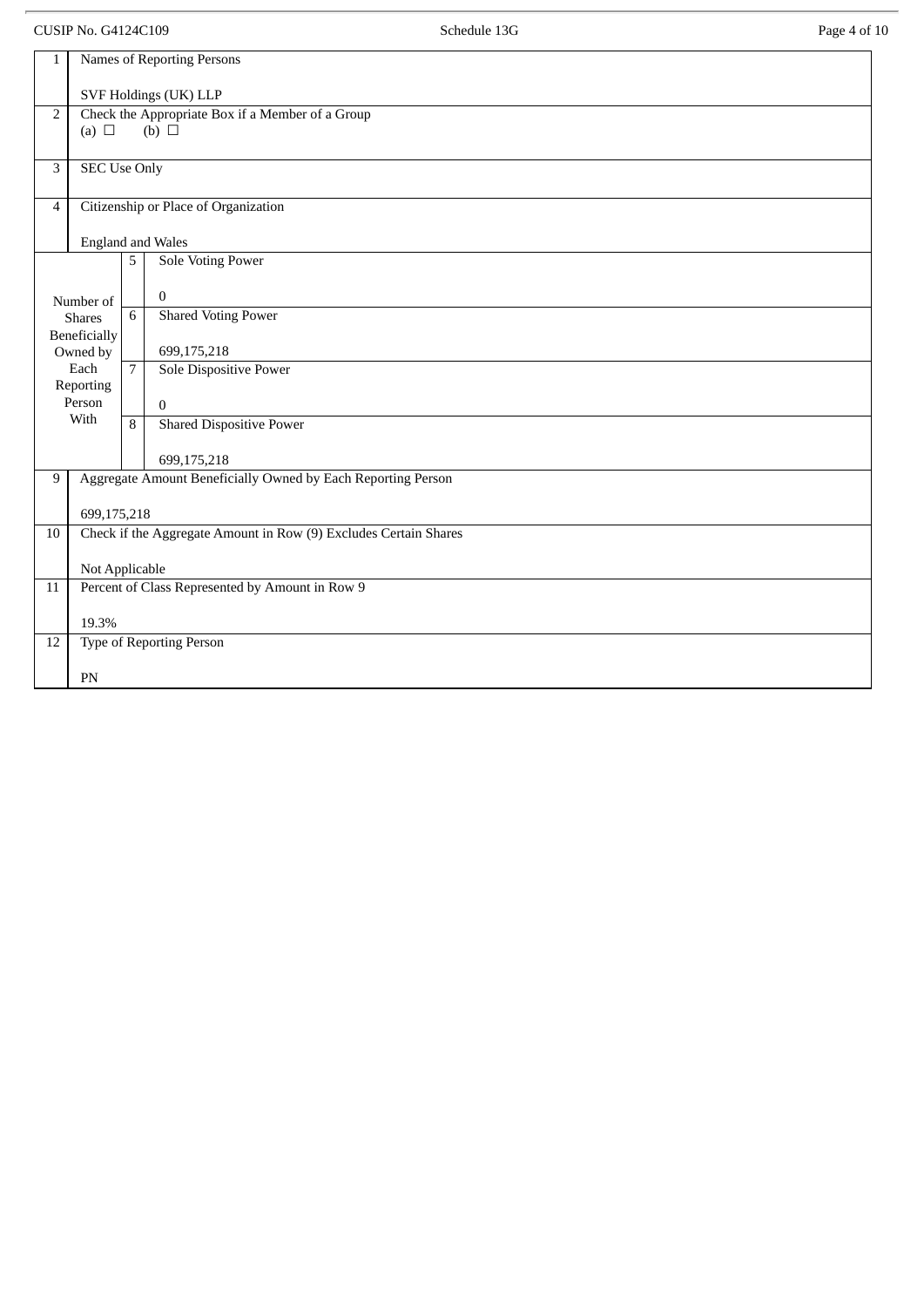CUSIP No. G4124C109 **Schedule 13G** Page 5 of 10 1 Names of Reporting Persons SVF Investments (UK) Limited 2 Check the Appropriate Box if a Member of a Group  $(a) \Box$   $(b) \Box$ 3 SEC Use Only 4 Citizenship or Place of Organization England and Wales Number of Shares Beneficially Owned by Each Reporting Person With 5 Sole Voting Power 0 6 Shared Voting Power 699,175,218 7 Sole Dispositive Power 0 8 Shared Dispositive Power 699,175,218 9 | Aggregate Amount Beneficially Owned by Each Reporting Person 699,175,218 10 Check if the Aggregate Amount in Row (9) Excludes Certain Shares Not Applicable 11 Percent of Class Represented by Amount in Row 9 19.3% 12 Type of Reporting Person CO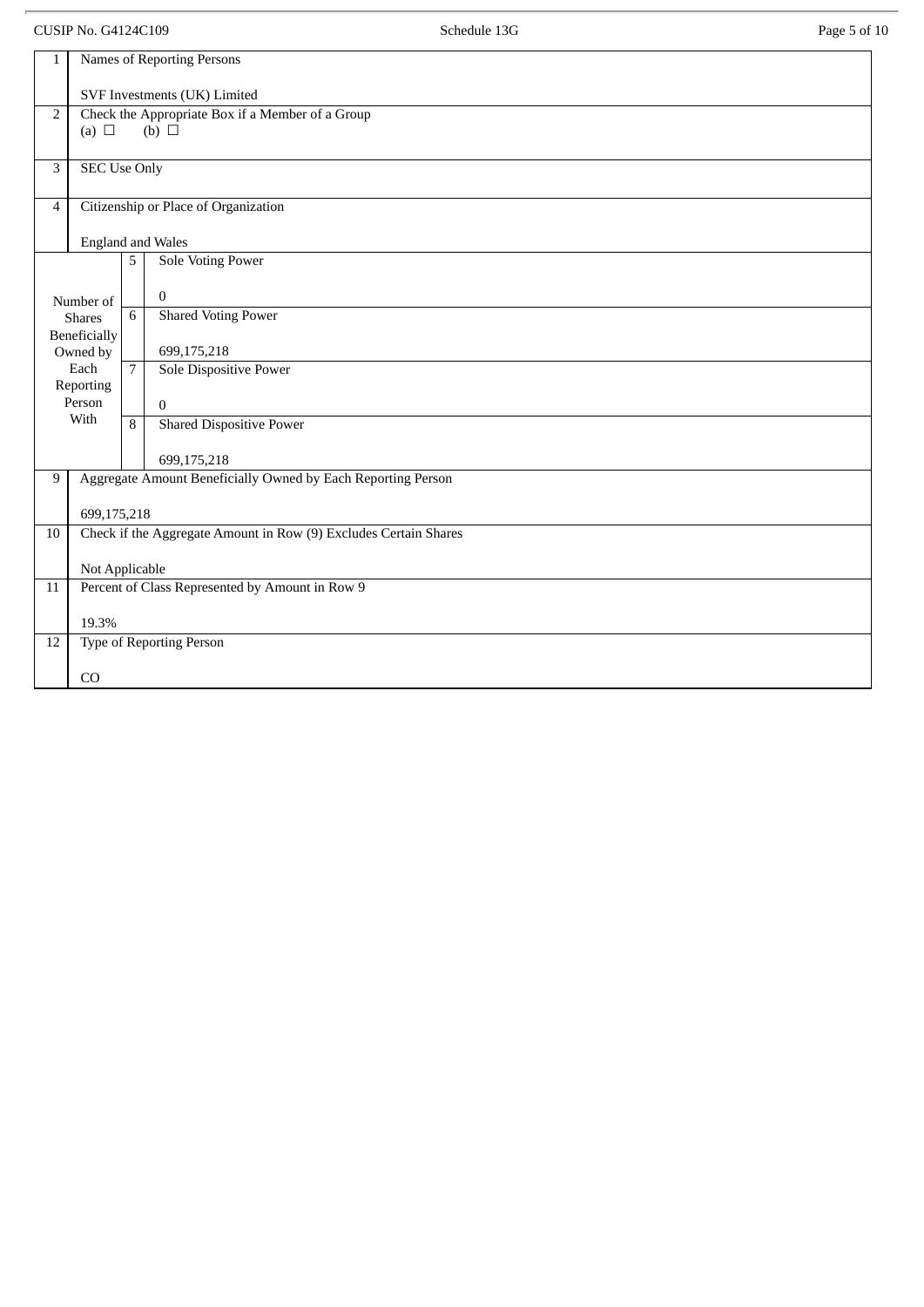#### **ITEM 1. (a) Name of Issuer:**

Grab Holdings Limited (the "Issuer").

#### **(b) Address of Issuer's Principal Executive Offices:**

28 Sin Ming Lane, #01-143, Midview City, Singapore 573972.

#### **ITEM 2. (a) Name of Person Filing:**

Each of the following is hereinafter individually referred to as a "Reporting Person" and collectively as the "Reporting Persons." This statement is filed on behalf of:

SB Investment Advisers (UK) Limited ("SBIA UK") SVF GP (Jersey) Limited SoftBank Vision Fund LP SVF Holdings (UK) LLP SVF Investments (UK) Limited

#### **(b) Address or Principal Business Office:**

The principal business address for each of SBIA UK, SVF Holdings (UK) LLP and SVF Investments (UK) Limited is 69 Grosvenor Street, London W1K 3JP, United Kingdom. The principal business address for each of SVF GP (Jersey) Limited and SoftBank Vision Fund LP is Aztec Group House 11-15 Seaton Place, St. Helier, Jersey, JE4 0QH.

#### **(c) Citizenship of each Reporting Person is:**

SBIA UK, SVF Holdings (UK) LLP and SVF Investments (UK) Limited are organized under the laws of England and Wales. SVF GP (Jersey) Limited and SoftBank Vision Fund LP are organized under the laws of Jersey.

#### **(d) Title of Class of Securities:**

Class A ordinary shares, par value \$0.000001 per share ("Ordinary Shares").

#### **(e) CUSIP Number:**

G4124C109

#### **ITEM 3.**

Not applicable.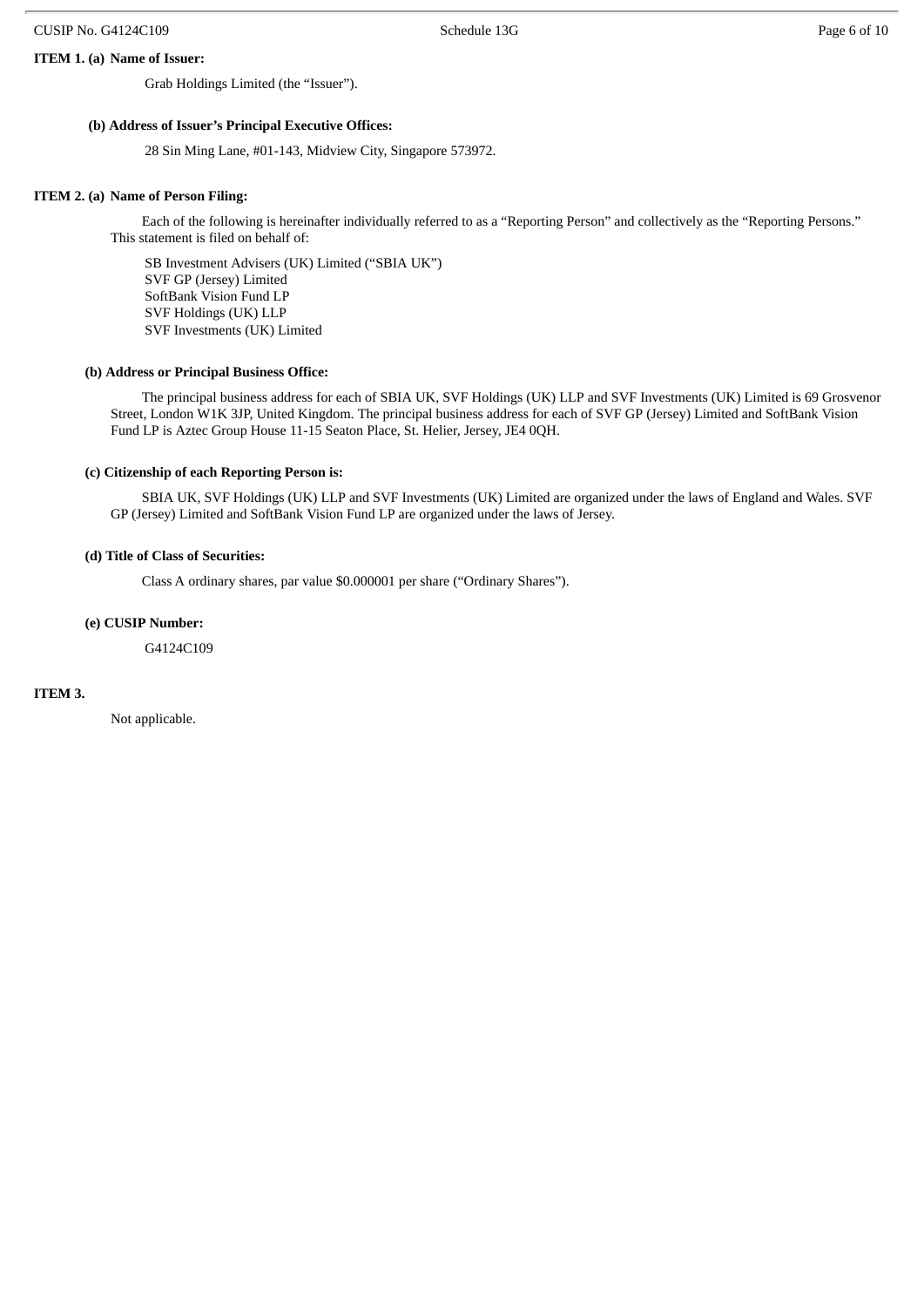#### **ITEM 4. Ownership.**

**(a-c)**

The ownership information presented below represents beneficial ownership of Ordinary Shares of the Issuer based upon 3,618,207,772 Ordinary Shares outstanding as of December 6, 2021.

| <b>Reporting Person</b>             | Amount<br>beneficially<br>owned | Percent<br>of class: | Sole<br>power<br>to vote<br>or to<br>direct<br>the vote: | Shared<br>power to<br>vote or to<br>direct the<br>vote: | Sole<br>power to<br>dispose or<br>to direct<br>the<br>disposition<br>of: | Shared<br>power to<br>dispose or<br>to direct<br>the<br>disposition<br>of: |
|-------------------------------------|---------------------------------|----------------------|----------------------------------------------------------|---------------------------------------------------------|--------------------------------------------------------------------------|----------------------------------------------------------------------------|
| SB Investment Advisers (UK) Limited | 699,175,218                     | 19.3%                | 0                                                        | 699,175,218                                             | $\bf{0}$                                                                 | 699,175,218                                                                |
| SVF GP (Jersey) Limited             | 699,175,218                     | 19.3%                |                                                          | 699,175,218                                             |                                                                          | 699,175,218                                                                |
| SoftBank Vision Fund LP             | 699,175,218                     | 19.3%                | 0                                                        | 699,175,218                                             | $\mathbf{0}$                                                             | 699,175,218                                                                |
| SVF Holdings (UK) LLP               | 699,175,218                     | 19.3%                |                                                          | 699.175.218                                             | 0                                                                        | 699,175,218                                                                |
| SVF Investments (UK) Limited        | 699,175,218                     | 19.3%                |                                                          | 699.175.218                                             | 0                                                                        | 699.175.218                                                                |

SVF Investments (UK) Limited is the record holder of 699,175,218 Ordinary Shares.

SVF GP (Jersey) Limited is the general partner of Softbank Vision Fund LP, which is the managing member of SVF Holdings (UK) LLP, which is the sole owner of SVF Investments (UK) Limited. SBIA UK has been appointed by SVF GP (Jersey) Limited as the alternative investment fund manager ("AIFM") of SoftBank Vision Fund LP. As AIFM, SBIA UK is authorized and regulated by the UK Financial Conduct Authority and is exclusively responsible for making all decisions related to the acquisition, structuring, financing and disposal of SoftBank Vision Fund LP's investments.

**ITEM 5. Ownership of Five Percent or Less of a Class.**

Not applicable.

# **ITEM 6. Ownership of More Than Five Percent on Behalf of Another Person.**

Not applicable.

ITEM 7. Identification and Classification of the Subsidiary which Acquired the Security Being Reported on by the Parent Holding **Company.**

Not applicable.

**ITEM 8. Identification and Classification of Members of the Group.**

Not applicable.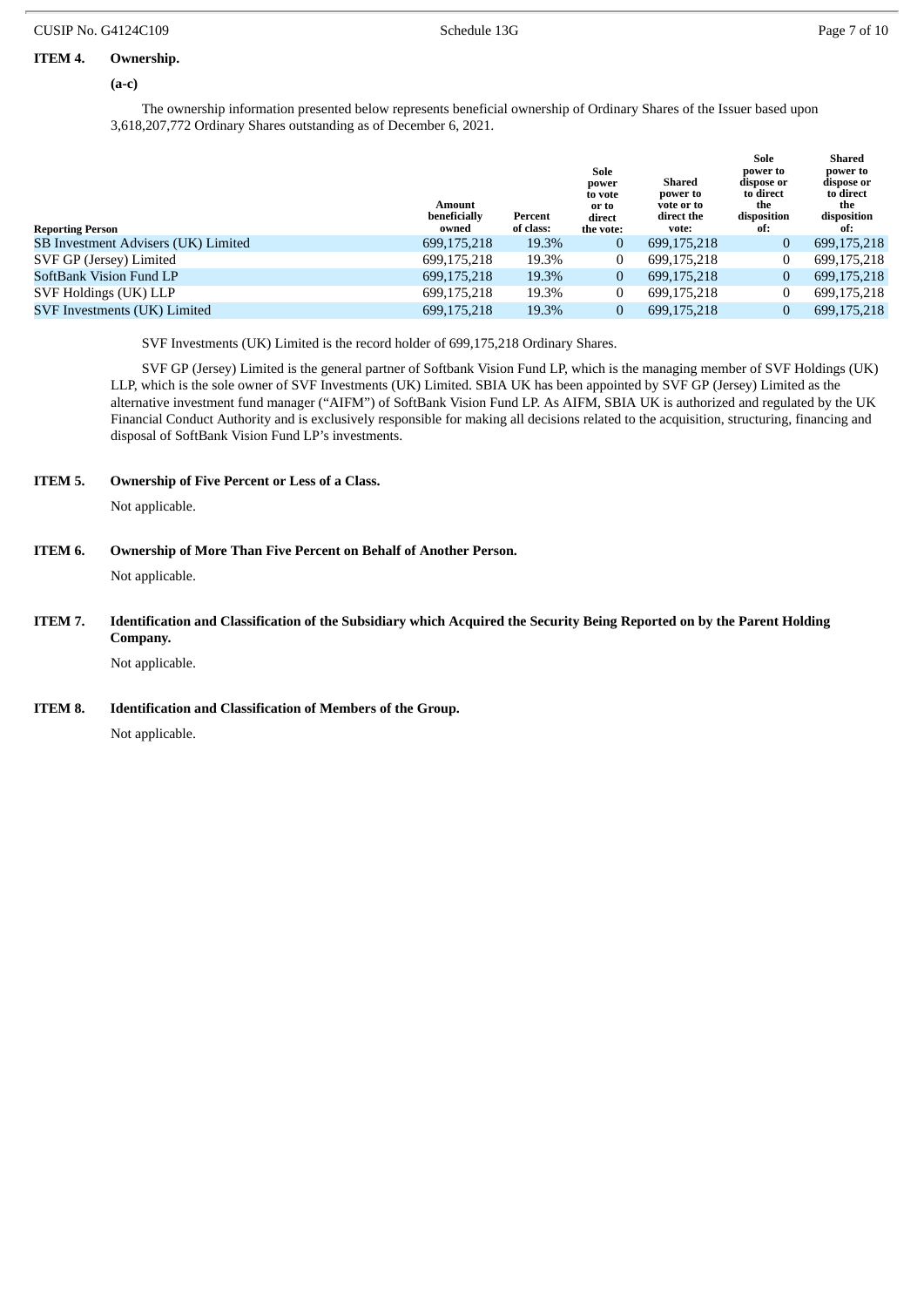## CUSIP No. G4124C109 **Schedule 13G Schedule 13G** Page 8 of 10

# **ITEM 9. Notice of Dissolution of Group.**

Not applicable.

#### **ITEM 10. Certification.**

By signing below I certify that, to the best of my knowledge and belief, the securities referred to above were not acquired and are not held for the purpose of or with the effect of changing or influencing the control of the issuer of the securities and were not acquired and are not held in connection with or as a participant in any transaction having that purpose or effect, other than activities solely in connection with a nomination under § 240.14a-11.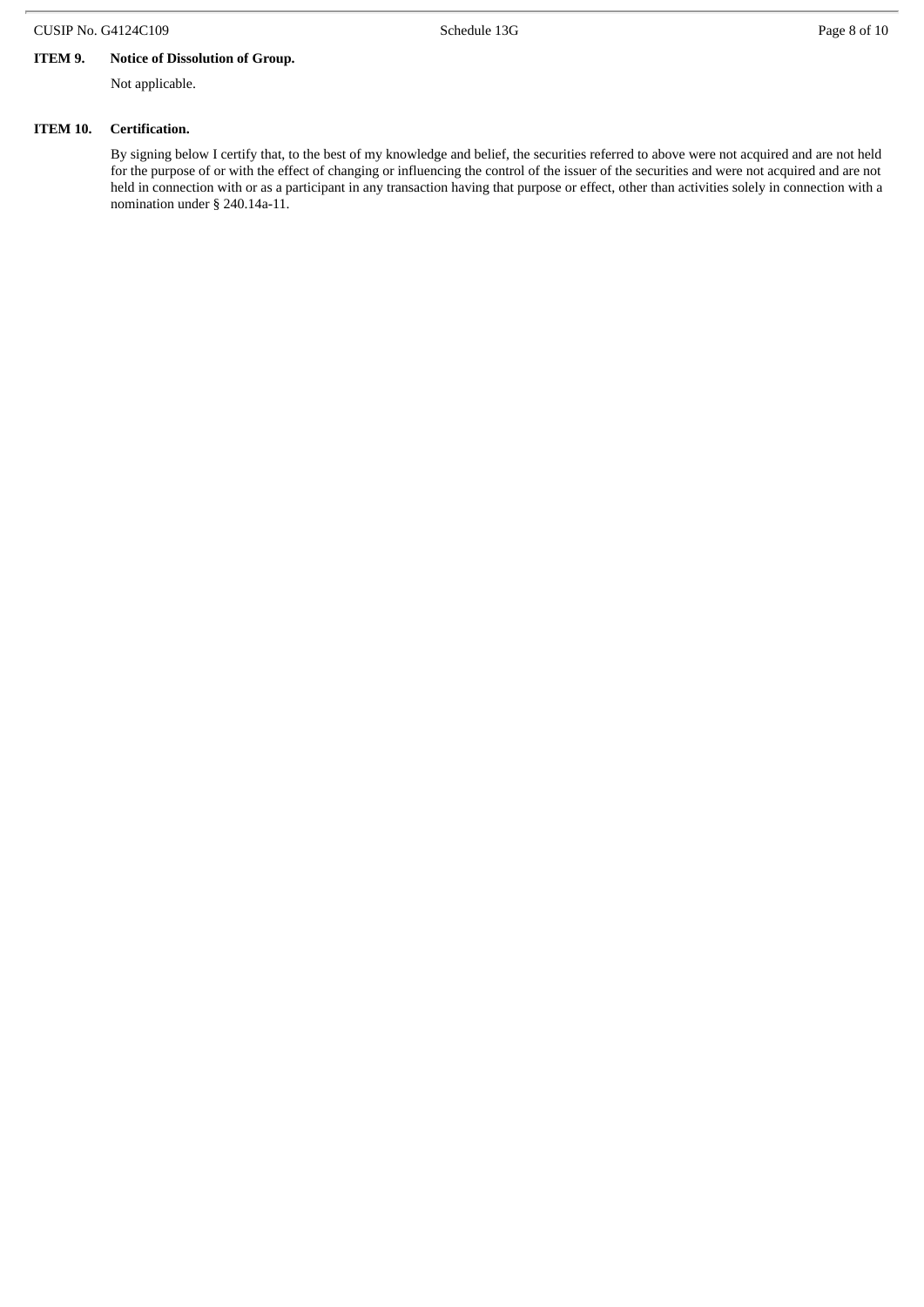#### **SIGNATURE**

After reasonable inquiry and to the best of my knowledge and belief, I certify that the information set forth in this statement is true, complete and correct.

**Date**: December 13, 2021

#### **SB Investment Advisers (UK) Limited**

| Bv: | /s/ Spencer Collins    |
|-----|------------------------|
|     | Name: Spencer Collins  |
|     | Title: General Counsel |

## **SVF GP (Jersey) Limited**

By: /s/ Simon King Name: Simon King Title: Director

#### **SoftBank Vision Fund LP**

By: SB Investment Advisers (UK) Limited, its Manager

By: /s/ Spencer Collins

Name: Spencer Collins Title: General Counsel

## **SVF Holdings (UK) LLP**

By: SB Investment Advisers (UK) Limited, its Manager

By: /s/ Spencer Collins

Name: Spencer Collins Title: General Counsel

#### **SVF Investments (UK) Limited**

By: SB Investment Advisers (UK) Limited, its Manager

By: /s/ Spencer Collins

Name: Spencer Collins Title: General Counsel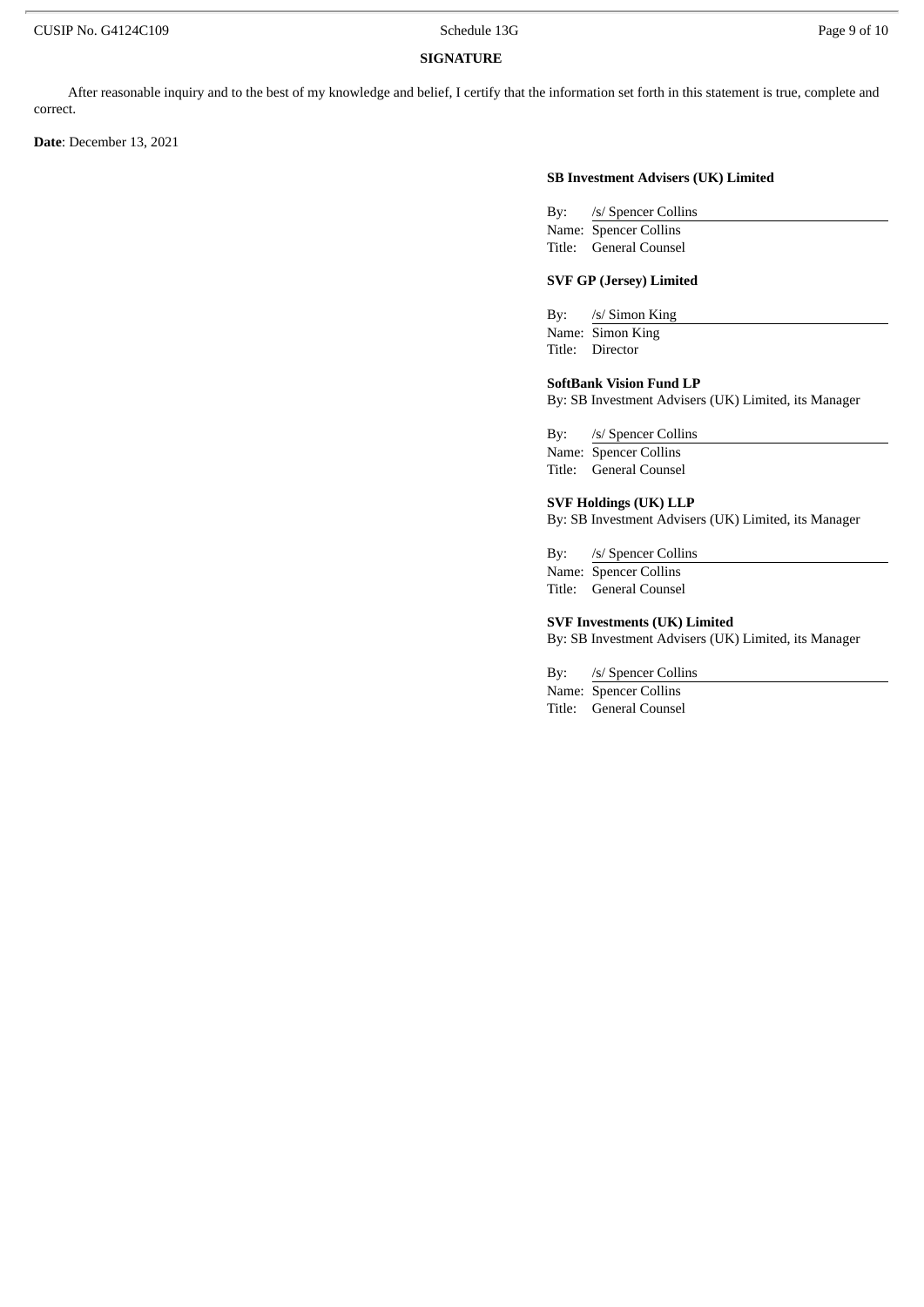Schedule 13G

#### **LIST OF EXHIBITS**

| Exhibit No |  |  |  |
|------------|--|--|--|
| aa         |  |  |  |

**Exhibit No.** Description 99 **Joint Filing Agreement.**